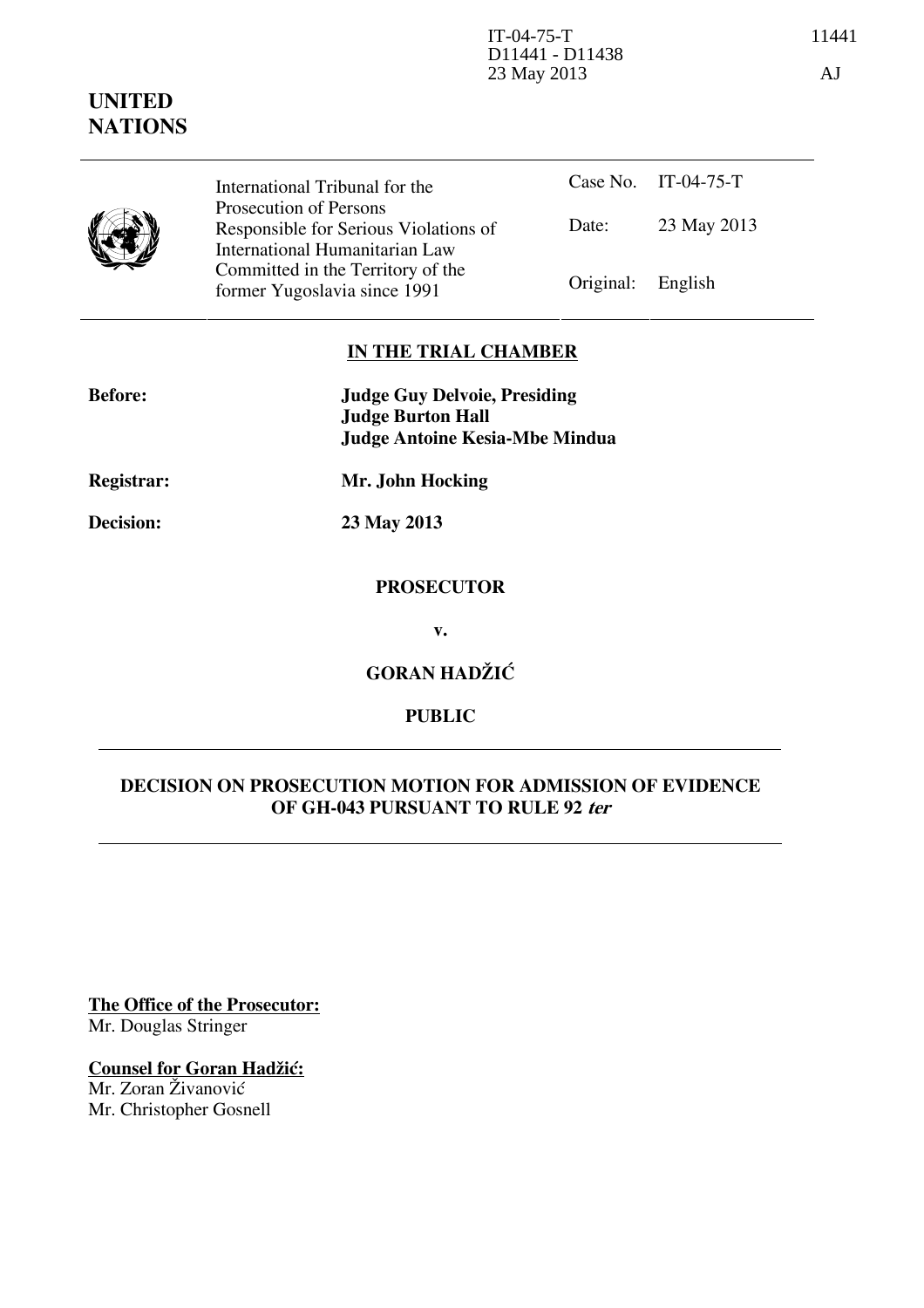1. **THIS TRIAL CHAMBER** of the International Tribunal for the Prosecution of Persons Responsible for Serious Violations of International Humanitarian Law Committed in the Territory of the former Yugoslavia since 1991 ("Tribunal") is seised of the "Prosecution Motion for Admission of Evidence Pursuant to Rule 92 *ter* (GH-043)", filed publicly with a confidential annex on 6 May 2013 ("Motion").

### **A. Submissions**

2. In the Motion, the Prosecution requests the admission of the evidence of GH-043 pursuant to Rule 92 *ter* of the Rules of Procedure and Evidence of the Tribunal ("Rules"), arguing that the evidence is probative, relevant, and reliable and meets the requirements for admission under that Rule.<sup>1</sup> The Prosecution submits that admitting the evidence in this manner will enable it to present its case-in-chief in an efficient and expeditious manner, without compromising the fairness of the proceedings. $2$ 

3. The Defence indicated that it takes no position in relation to the Motion.<sup>3</sup>

#### **B. Applicable Law**

4. The main objective of Rule 92 *ter*—entitled "Other Admission of Written Statements and Transcripts"—is to ensure an effective and expeditious trial, while simultaneously ensuring and respecting the rights of the accused.<sup>4</sup> The jurisprudence of the Tribunal has applied the Rule as permitting, by necessary inference, the admission of exhibits where they accompany written statements or transcripts and form an "inseparable and indispensable" part of the written evidence.<sup>5</sup> In order to satisfy this requirement, the document must be one without which the witness's testimony would become incomprehensible or of lesser probative value.<sup>6</sup> Moreover, the evidence

 $\overline{a}$ 

<sup>1</sup> Motion, paras 1, 3.

 $^2$  Motion, para. 1.

Email from Defence to Trial Chamber and Prosecution, 21 May 2013.

<sup>4</sup> *Prosecutor v. Stanišić and Župljanin*, Case No. IT-08-91-T, Decision on Prosecution's Motions for Admission of Evidence Pursuant to Rule 92 *ter* (ST012 and ST019) (confidential), 29 September 2009 ("*Stanišić and Župljanin* Decision"), para. 18; *Prosecutor v. Prlić et al.*, Case No. IT-04-74-T, Decision on the Application of Rule 92 *ter* of the Rules, 25 June 2007, p. 2; *Prosecutor v. Deli}*, Case No. IT-04-83-T, Decision on Prosecution Motion to Admit Written Witness Statements under Rule 92 *ter*, 27 September 2007, para. 10.

<sup>&</sup>lt;sup>5</sup> Stanišić and Župljanin Decision, para. 18; Prosecutor v. Lukić and Lukić, Case No. IT-98-32/1-T, Decision on Confidential Prosecution Motion for the Admission of Prior Testimony with Associated Exhibits and Written Statements of Witnesses Pursuant to Rule 92 ter, 9 July 2008 ("Lukić and Lukić Decision"), para. 15; *Prosecutor v. Ljubičić*, Case No. IT-00-41-PT, Decision on Prosecution's Motion for Admission of Transcripts Pursuant to Rule 92 *bis* (D) of the Rules, 23 January 2004, p. 3; *Prosecutor v. Đorđević*, Case No. IT-05-87/1-T, Decision on Prosecution's Motion for Admission of Evidence Pursuant to Rule 92 *ter*, 10 February 2009 ("*Dorđević* Decision"), para. 5.

<sup>&</sup>lt;sup>6</sup> Stanišić and Župljanin Decision, para. 18; Lukić and Lukić Decision, para. 15; Prosecutor v. Stanišić and Simatović, Case No. IT-03-69-T, Decision on Prosecution's Motion for the Admission of Written Evidence of Witness Slobodan Lazarevi} Pursuant to Rule 92 *ter* with Confidential Annex, 16 May 2008, para. 19; *Prosecutor v. Haraqija and Morina*, Case No. IT-04-84-R77.4, Decision on Prosecution Motion for Admission of Evidence Pursuant to Rule 92 *bis* and/or 92 ter, 2 September 2008 ("*Haraqija and Morina* Decision"), para. 12; *Đorđević* Decision, para. 5.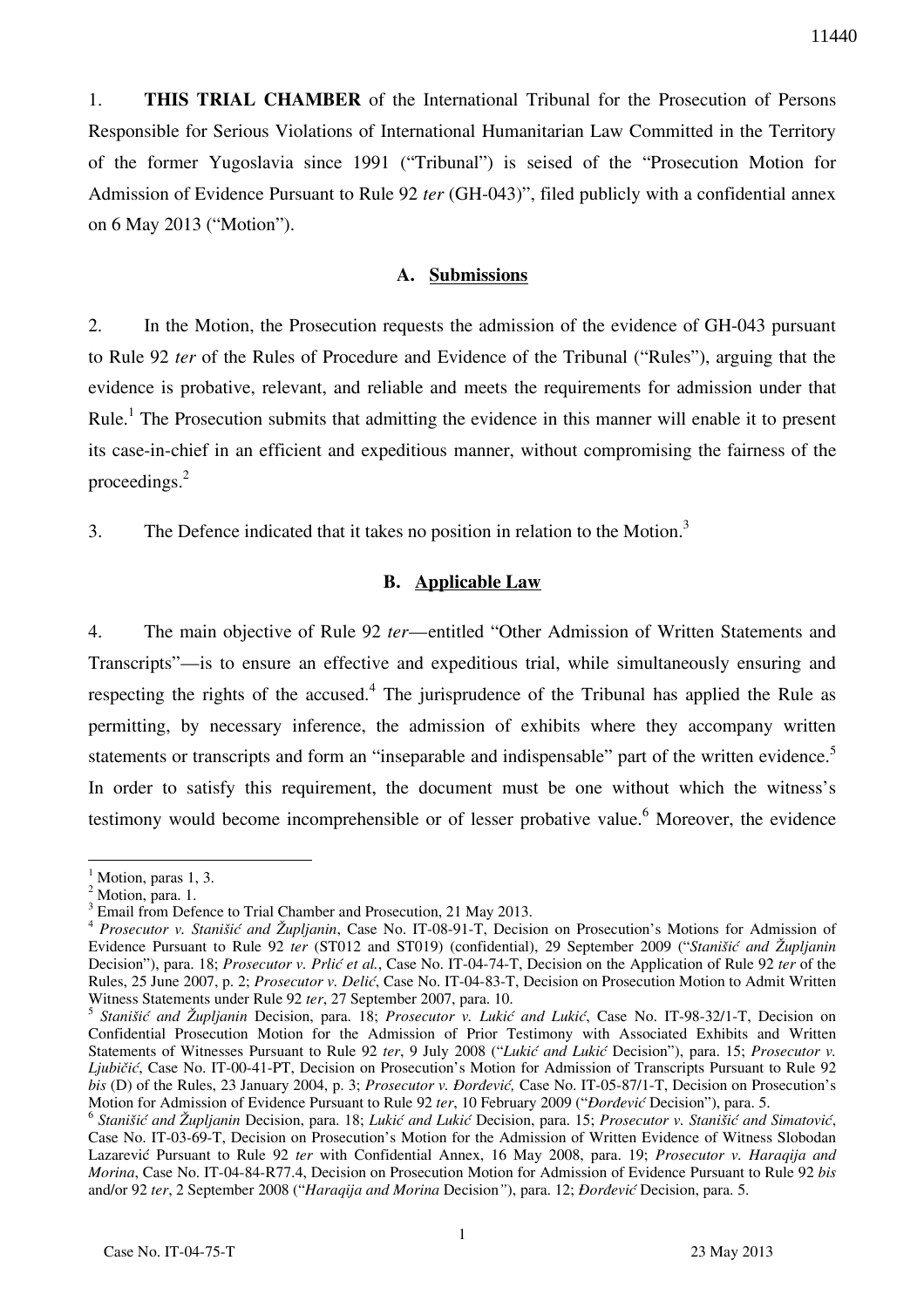sought to be admitted, whether a written statement or a transcript of oral testimony, must fulfil the general requirements of admissibility of Rule 89(C): the proposed evidence must be relevant and have probative value.<sup>7</sup>

#### **C. Discussion**

5. GH-043's proposed evidence, in the form of a written statement, contains information about, *inter alia*, (a) the alleged attacks conducted by the JNA on Vukovar and Sarengrad, including the alleged targeting of churches in Šarengrad, (b) Colonel Petar Grahovac's involvement in the alleged attack on Šarengrad, (c) the alleged forced evacuation of women and children from Šarengrad to Ilok, (d) alleged crimes committed by Serb paramilitaries, (e)  $GH-043$ 's own flight from Šarengrad, and (f) the presence of European Community Monitoring Mission representatives who documented the damage in Sarengrad. The Trial Chamber finds that the tendered statement is relevant, has probative value, and is appropriate for admission pursuant to Rules 89(C) and 92 *ter*.

#### **D. Disposition**

6. Accordingly, the Trial Chamber, pursuant to Rules 54, 89(C), and 92 *ter* of the Rules, hereby

(a) **DECIDES** that the evidence of GH-043 is appropriate for admission into evidence; and

<sup>&</sup>lt;sup>7</sup> Stanišić and Župljanin Decision, para. 19; *Lukić and Lukić* Decision, para. 20; *Đorđević* Decision, para. 6; *Haraqija and Morina* Decision, para. 13.